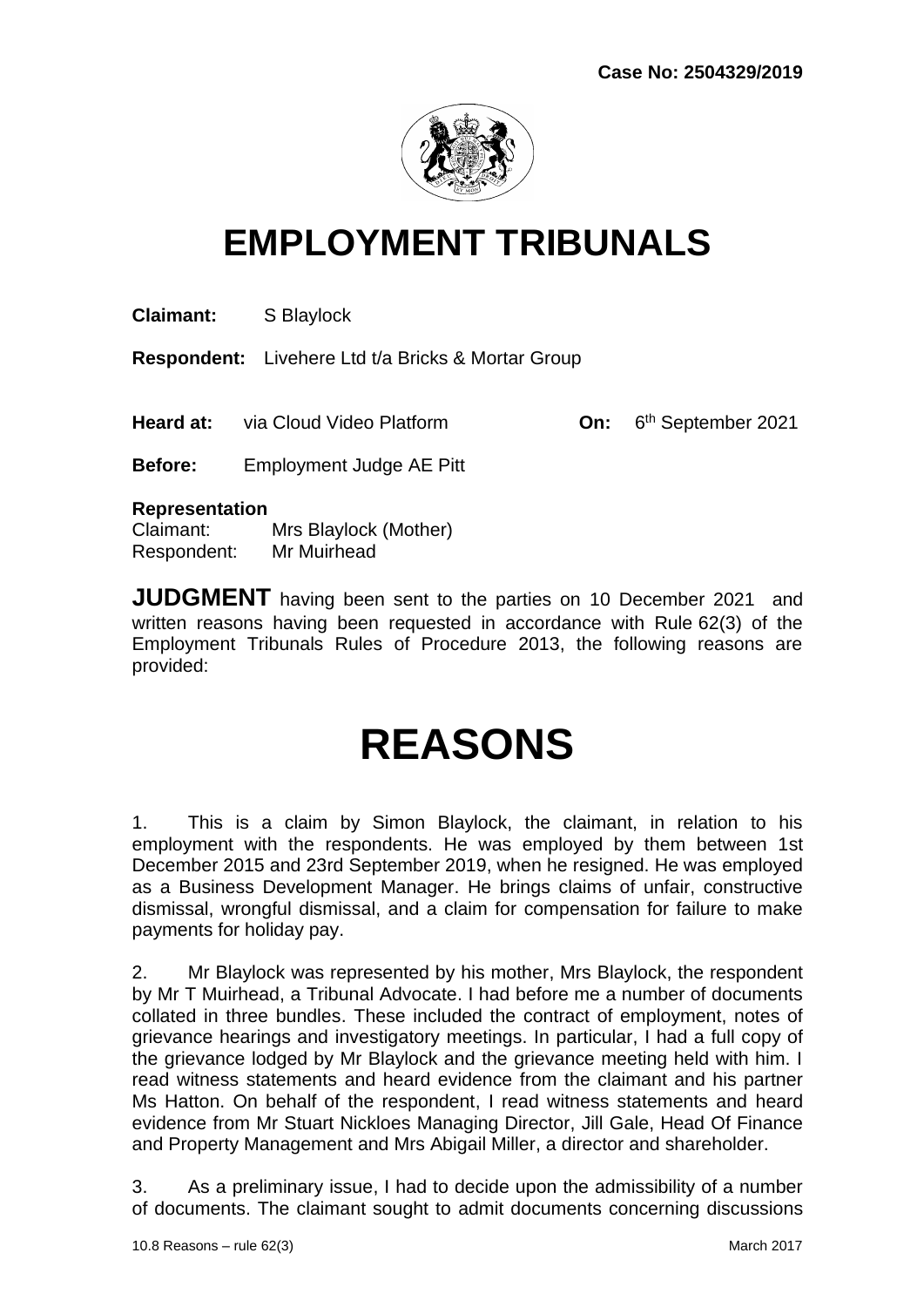undertaken between him and the respondent company before the termination of his employment.

4. The respondent objects to the admission of these documents on two grounds; first, under Section 111A The Employment Rights Act 1996, The Act, that pre-termination negotiations are not admissible for the purpose of determining an unfair dismissal complaint under Section 98 of the Act. Secondly, these were without prejudice conversations and should be excluded under the general principles of evidence. This argument would apply to both the unfair dismissal and wrongful dismissal claims.

5. The claimant wishes to have the documents admitted because they are relevant in terms of considering the behaviour of the respondent, in particular, that they are corroborative of the attitude of the respondent employees towards the claimant.

Section 111A of the Act renders any evidence of pre termination negotiations inadmissible in any proceedings for Unfair Dismissal. Pretermination negotiations are defined as any offer made or discussions held before the termination of employment in question with a view to it being terminated on terms agreed between the employer and the employee. There is an exception where the tribunal considers the behaviour of the respondent company was improper to the extent that the tribunal considers it just and equitable to admit them.

6. The documents are the claimant's notes of a meeting on 21st August 2019. There does not appear to be a corresponding note from the respondent. Mr Muirhead referred me to paragraph 18 of Ms Miller's witness statement, pointing out she is referring to the grievance meeting that occurred on 27th August and not the meeting of 21st August. Insofar as the document about the meeting on the  $21^{st}$  is in dispute. I do not consider at this stage there was a suggestion that the claimant would initiate proceedings against the respondent. Therefore I do not consider this document is the subject of without prejudice conversations, nor does it fall within the ambit of Section 111 of the Act.

7. The second document is dated 6th September 2018. By this time, a grievance meeting has been held with the claimant. He has evinced an intention to leave the respondents employment. The documents relate to a settlement agreement which was reduced to writing and sent to the claimant. Therefore, it is clear that the documents, including the text message or messages on 6th September, do form part of pre- termination negotiations and are therefore prima facie inadmissible before this tribunal.

#### Without prejudice

8. The second issue is whether the documents referred to above come within the ambit of 'without prejudice' conversations/documents. I am satisfied that there was a dispute between the parties, as indicated above. I am satisfied that there was a dispute between the parties by the end of the grievance meeting when Miss Miller first discussed a settlement agreement. There was an anticipation by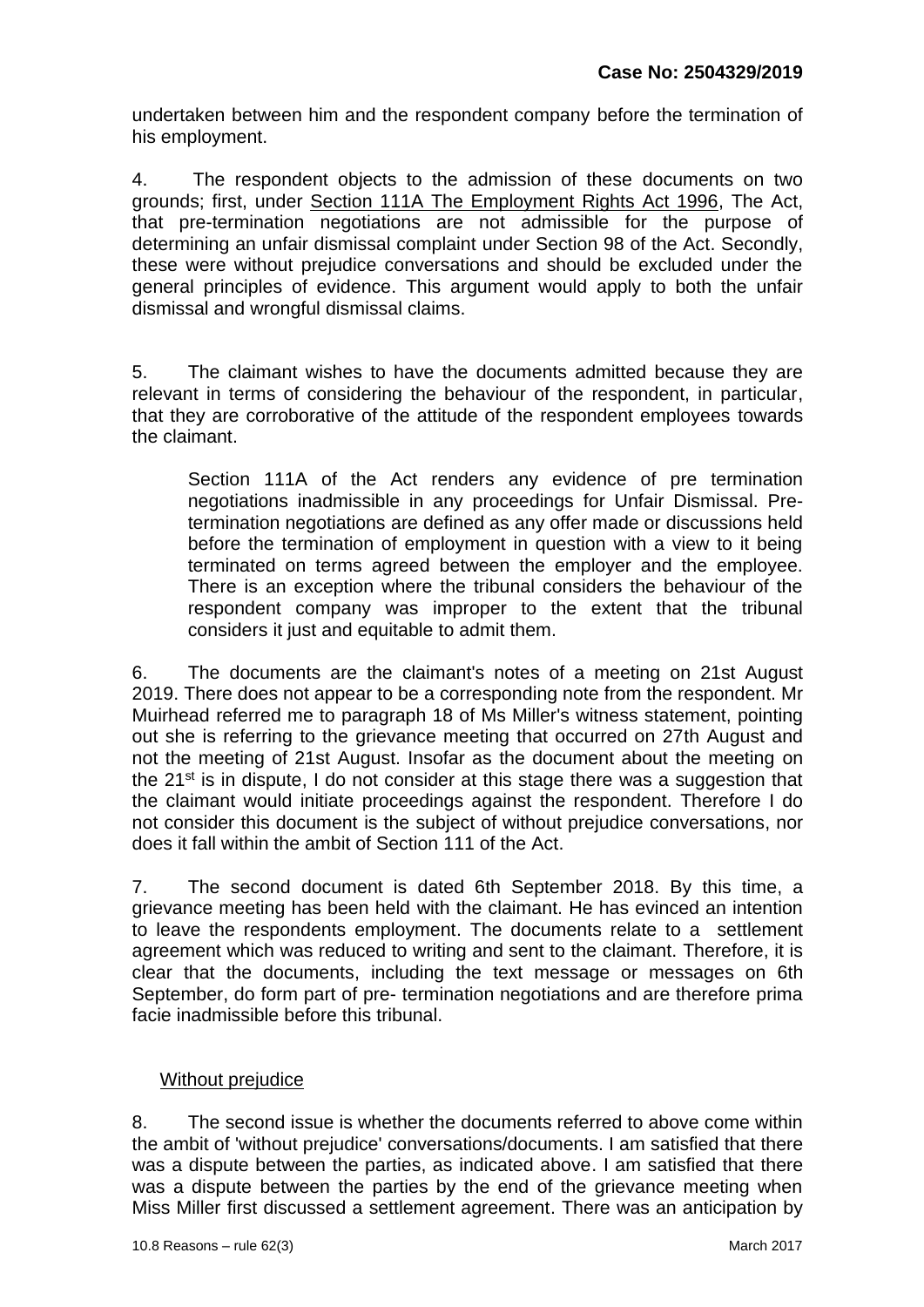both parties that the claimant would leave and that there may well be litigation without an agreement.

9. The claimant submits that the respondent's behaviour amounted to threats, particularly that part of the document that refers to him coming back to work. I do not agree. I do not consider that the documents I have read fall within that definition of impropriety. In particular, I do not consider that Miss Miller's assertion the claimant should return to work is a threat. The respondent is entitled to make that request. It is a lawful request from an employer to an employee. The documents are not admissible for the purposes of determining the claimant's claims.

#### The Facts

10. In dealing with the factual issues in dispute, I have dealt with those relevant to the claims as set out by the claimant in his ET 1 and his witness statement. During the hearing, Mrs Blaylock asked a number of questions concerning matters that did not form part of the case. I have not made any findings of fact upon them, as they have not previously formed part of the claimant's case. Where there is a dispute in relation to the facts, I have dealt with it on the balance of probabilities.

11. By way of background, I note that the claimant in his youth had been involved in a serious car accident, which led to physical and mental injuries. His evidence and that of Ms Hatton is that he still suffers from PTSD today, and indeed I saw some referrals to counselling services whilst he was employed by the respondents. I have no reason to doubt this evidence.

12. The respondent is an online estate agency. When the claimant commenced his employment with it, it concentrated its business on student lettings. This meant periods of high intense workload, particularly over the summer months. This period is known as the summer changeover. During 2018 and 2019, the respondent was diversifying into property sales and expanding its lettings service into the area of professional lettings. It is a small business. There are three shareholders and company directors and approximately 20 employees, although this fluctuates depending on the business need and time of year.

13. The claimant joined as a Business Development Manager and I have seen a copy of his job specifications. Mrs Blaylock, on the claimant's behalf, made some remarks concerning changes to his job specifications which were not included in the document. Although this would be good practice, I am not sure that it has any bearing on the case. In particular, Mrs Miller indicated that job specifications were in flux due to the rebranding.

14. Mrs Blaylock also referenced the respondent's failure to carry out performance appraisals in a formal manner as required in the company handbook. Again, this is not a matter to which the claimant appears to rely upon in relation to his claim for constructive dismissal. Mrs Miller was disappointed to hear this was not happening and in her evidence indicated that it was now something that was an ongoing yearly process. In addition, Mr Nickloes gave evidence that he had regular informal meetings with staff, including the claimant.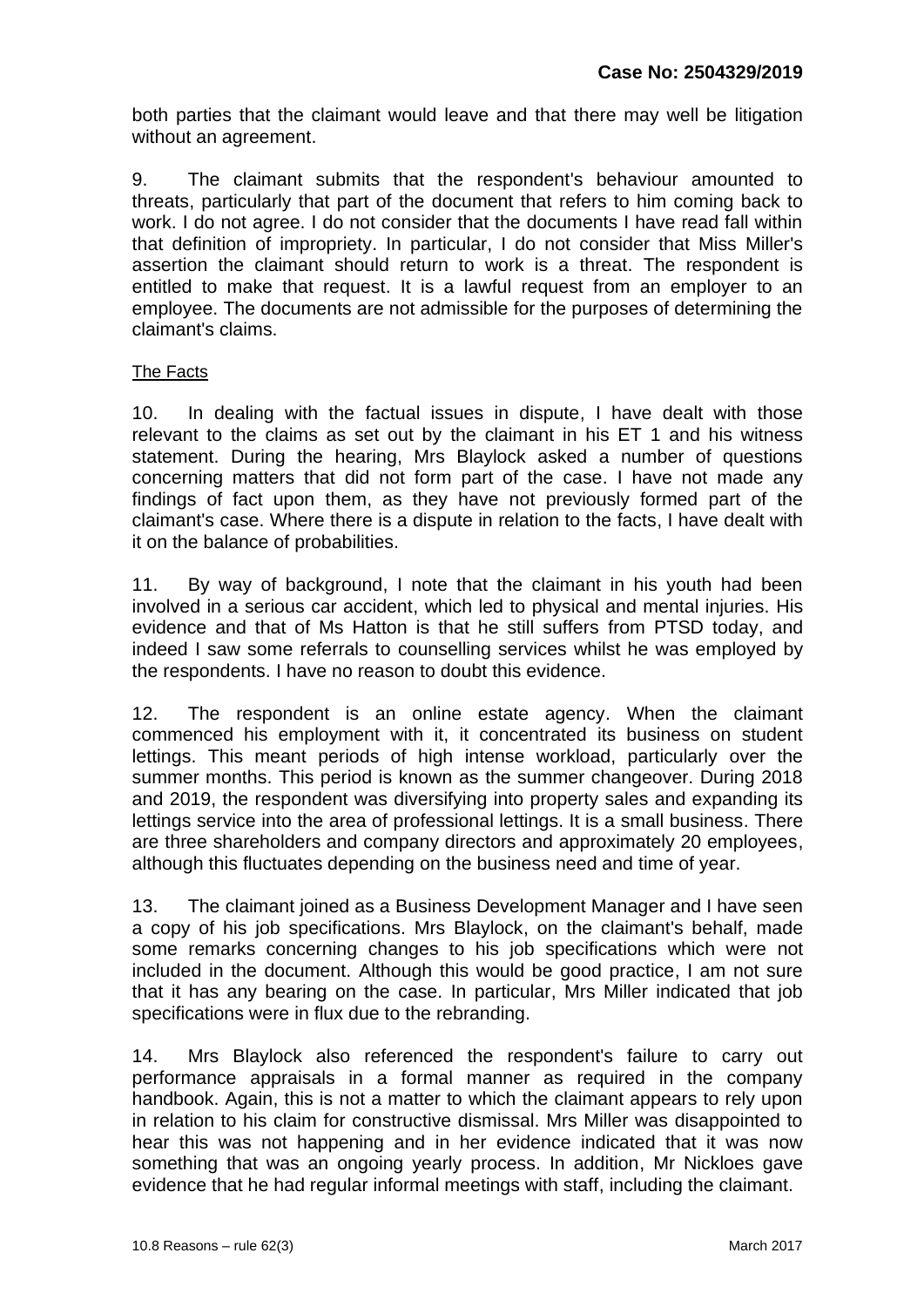15. Everything seemed to be progressing well for the claimant until Mr Nickloes became the Managing Director. He was the claimant's direct line manager. The claimant did not have any line management responsibilities himself. The claimant alleges that Mr Nickloes' attitude and behaviour towards him deteriorated during the company's rebranding from late 2018 to 2019.

16. In 2018 there was an agreement that the respondent would assist the claimant in obtaining further qualifications. The receipt that I have seen shows this was for a Real Estate Degree. The respondent agreed to assist the claimant with payment which would be recouped if he left his employment within specific time limits. The claimant complains that he was often required to attend work on the days he attended university. He was not given the support he required to conclude his work for the University course. In particular, he was not given time to complete assignments. He further complained he was to have a mentor to supervise him, but one was never appointed. Despite the claimant's assertions that this was a requirement of the course, I have seen no evidence to that effect, and Mr Nickloes evidence was that he was unaware of this requirement. Mr Nickloes evidence was that he had offered to try and find someone to mentor the claimant, but this had never been fully progressed. In any event, the claimant does not rely upon these matters as reasons for why he resigned in September 2019.

17. Around July 2019, the claimant's mother was undergoing tests for possible cancer. It was confirmed to the claimant around 17th July 2019 that she did indeed have cancer. The claimant told Mr Nickloes around 18th July of this diagnosis.

18. The claimant complains that he was spoken to about his dress. I have seen photographs taken by Mr Nickloes to evidence the kind of outfit the claimant wore. Mr Nickloes view is this attire was not suitable for the role of Business Development Manager. Mr Nickloes said he spoke to the claimant more than once about this, and the issue was not addressed. He went to the extent of trying to assist the claimant in buying new clothing to no effect. I accept Mr Nickloes did speak to the claimant regarding his attire. Whilst it may not be contrary to the dress policy of the respondent as set out in its handbook, Mr Nickloes, as the line manager, considered it to be too casual for the Business Development Manager, especially when dealing with professional clients. The claimant gave evidence that this was only ever raised with him on one occasion. I do not accept that. I concluded that Mr Nickloes raised it more than once. The claimant never raised an issue concerning this until his grievance was submitted in August 2019.

19. The claimant submitted a leave request for 26th July 2019. I have seen the document itself. I note that it simply asks for one day of leave for personal reasons. The claimant states, in his grievance, this was a request for compassionate leave. Neither this nor the subsequent request were termed in such a way as to suggest it was a request for compassionate leave. The claimant asks me to conclude that the respondent should have known that this was for compassionate leave because of the closeness of the request to his mother's diagnosis.

20. I am satisfied that the first Mr Nickloes was aware of any issues between himself and the claimant was following a discussion on 30th July 2019. Although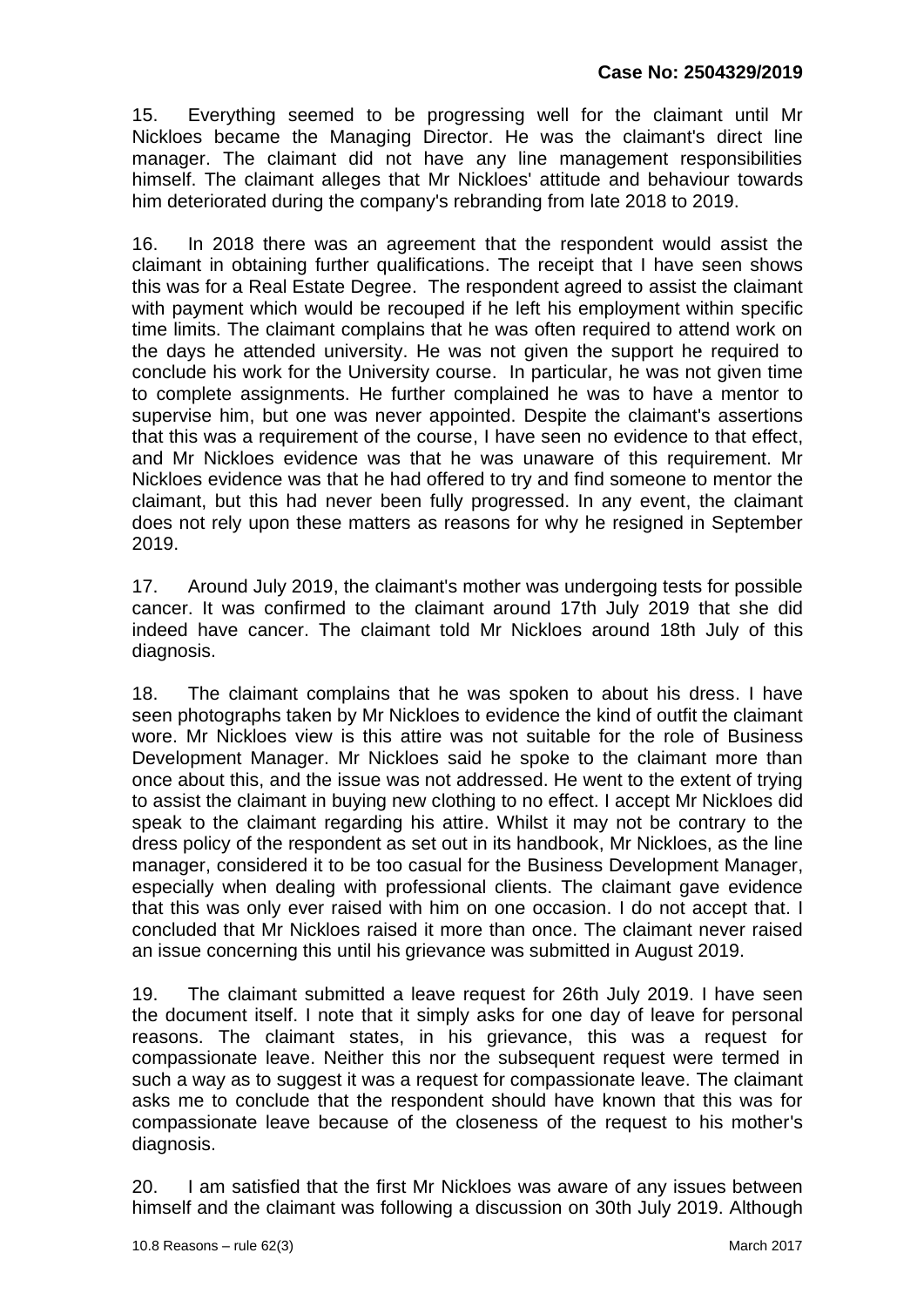not produced before me, Mr Nickloes told me he had made his witness statement based on his work diary in which he had noted a discussion with the claimant. In addition, it is referred to in the grievance investigation meeting minutes with Mr Nickloes. He also told me that he was sure that the conversation took place after he became aware of the ill-health of the claimant's mother.

21. Having seen and heard from Mr Nickloes and the claimant, I am satisfied that this meeting was conducted in a professional manner. I concluded that the claimant was not spoken to inappropriately, nor was it said that the company did not require a business development manager or that his face did not fit. I am satisfied that if Mr Nickloes's behaviour had been so poor, the claimant would have immediately complained.

22. On 13th August 2019, the claimant made a further request for leave because "his folks were coming up for the weekend". I am again asked to conclude that this was a request for compassionate leave and that Mr Nickloes should have been aware of this and granted the leave. Having considered the documentation, there is no reference to it being called compassionate leave. I reject the claimant's assertion, insofar as it was made, that he did not know about a compassionate leave policy because when he submitted his grievance a short time later, he referred to compassionate leave.

23. On 16th August 2019, the claimant came into the office smelling of alcohol. I am satisfied this is correct because there is reference by other staff that this was so. In addition, Mr Nickloes and Mrs Gale both gave evidence that this was not the first occasion the claimant had come in smelling of alcohol. Mrs Miller acknowledges that Mr Nickloes should have dealt with any issue around alcohol at an earlier stage. There was an altercation between the claimant and Mr Nickloes in the claimant's office. This concerned the production of "tout" letters which the claimant had been working on for some time. Having had them printed, he sent them to Mr Nickloes, who noticed an error. I am satisfied that Mr Nickloes put the pile of letters on the claimant's desk. There is no evidence that the documents were flung or thrown onto the desk. It may be that the claimant's behaviour that followed was a combination of a hangover, stress because of his mothers ill-health, frustration at not having the day off to be with his family and because the papers were 'thrown' upon his desk. I am satisfied that the claimant used the phrase "I can't fucking do it, for fucks sake". I'm also satisfied that this was directed towards Mr Nickloes and was said in an aggressive manner.

24. I do not accept that the claimant was asked to go home. The claimant was invited to discuss what had happened with Mr Nickloes in the presence of Mrs Gale. There was a brief discussion regarding the claimant's behaviour, at which point Mr Nickloes indicated he would think about it over the weekend and get back to the claimant.

25. On Sunday, 18th August 2019, the claimant received a WhatsApp message from Mr Nickloes advising him not to come into the office on Monday, 19th August. Mr Nickloes formally wrote, by letter, to the claimant inviting him to an investigatory meeting regarding his behaviour on Friday 16<sup>th</sup> August. The letter advised the claimant that this could be treated as misconduct. About 10 minutes before the investigatory meeting, the claimant created a grievance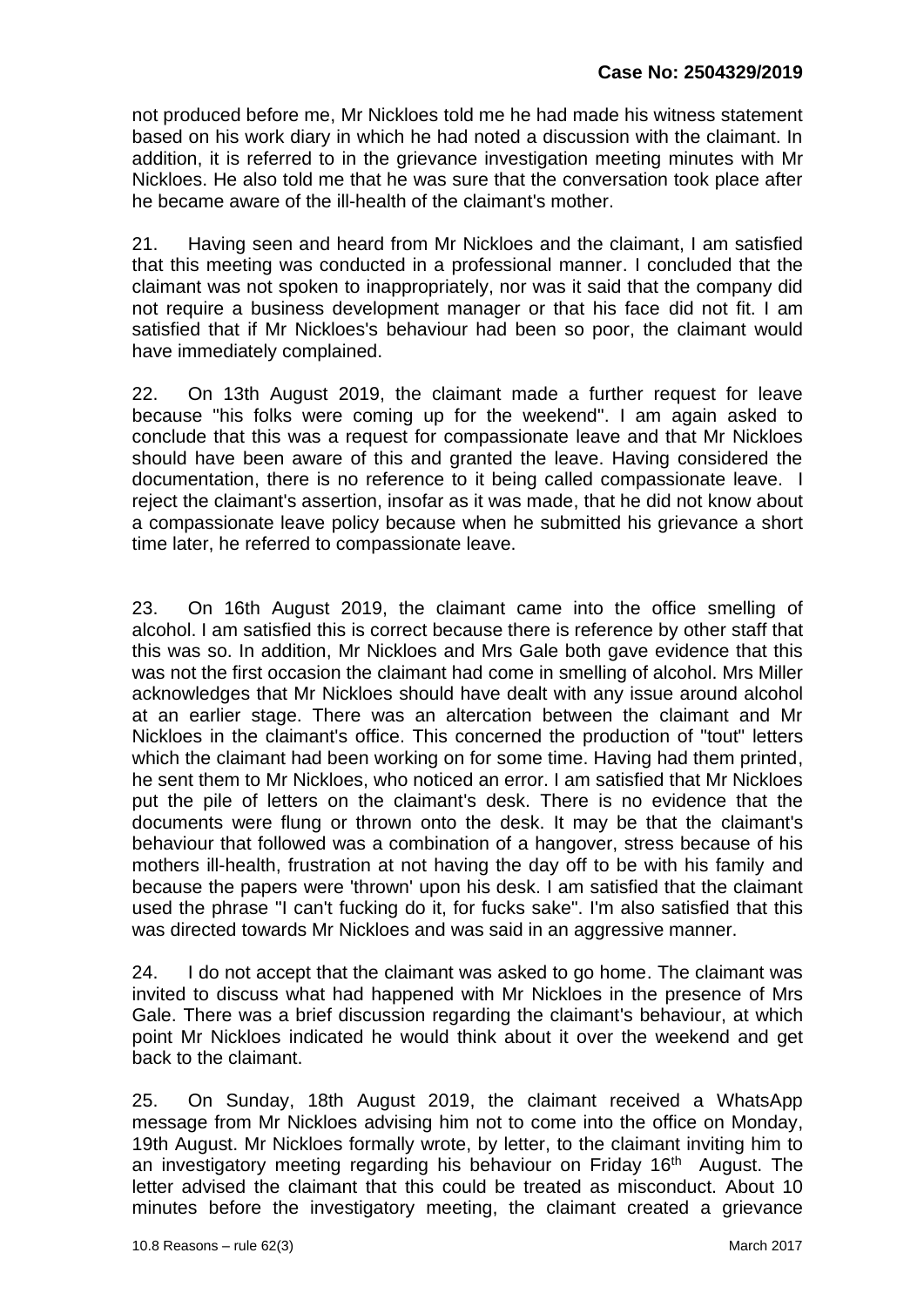document addressed to the directors of the company setting out seven areas he considered to be of concern to him.

26. The investigatory meeting went ahead. The claimant admitted the use of abusive language, although he did not accept directing it towards Mr Nickloes. At the conclusion of the meeting, Mr Nickloes told the claimant he would get back to him.

27. Having received the grievance, Mrs Miller contacted the claimant to discuss it, mainly to see if there was any way it could be resolved. I do not accept that Mrs Miller indicated that Mr Nickloes was 'not going anywhere because he was now a shareholder', as this was an inaccurate statement of the situation. The claimant evinced an intention not to return to work at this meeting. There were discussions about how this would be handled, and there was an agreement that the claimant would stay away from work for a period. I am satisfied that this was an ambiguous conversation. While Mrs Miller may have intended it to be annual leave, i.e. the claimant was to use his remaining eleven, and half days, the claimant understood this to be paid leave and not annual leave.

28. There followed discussions between the parties on how to resolve the situation. These finally broke down around 15th September 2019. In an email to the claimant on 20th September, Mrs Miller indicates that she agreed that the annual leave was outside the standard procedures as a gesture of goodwill but was limited to eleven and a half days. Concerning the resignation, she wrote, 'we would only ever ask an employee to write a written letter where they have first verbally advised they have decided to resign. You made it clear you feel unable to come back to the office. You have not expressly resigned. If you have now made that decision, I would ask that you confirm in writing.' Finally, she says, 'as explained in my previous email, you are required to return to work in line with your contract. This is considered a repeated reasonable management instruction. Should you, however, feel unable to do so due to poor mental health as you appear to indicate, then you should notify your sickness absence in line with the company procedure.' She concludes, 'looking to move forward with my investigation into your grievance. I note you have not yet emailed me further details in support of your concerns as agreed on 27th August in the grievance hearing. If you could please provide these as soon as possible and no later than 25th September.'

29. By letter of 23rd September, Mr Blaylock formally resigned. He invited the company to date his resignation from 6th September, which was his last working day. He goes on, 'I had hoped the company would have made some effort to rectify the issues surrounding the work environment I was subjected to, including addressing the points in my grievance submitted on 21st August. At least an attempt at mediation to encourage a return to work. In the absence of any efforts in this regard and ongoing negative correspondence, it would seem that the stance of bullying is systemic throughout the organisation, which makes my return to work unreasonable. To clarify, it is my belief that returning to work in a hostile environment as you have demanded has the potential to have a negative impact on my mental health … I believe the company has a hidden agenda of covertly making my role redundant.'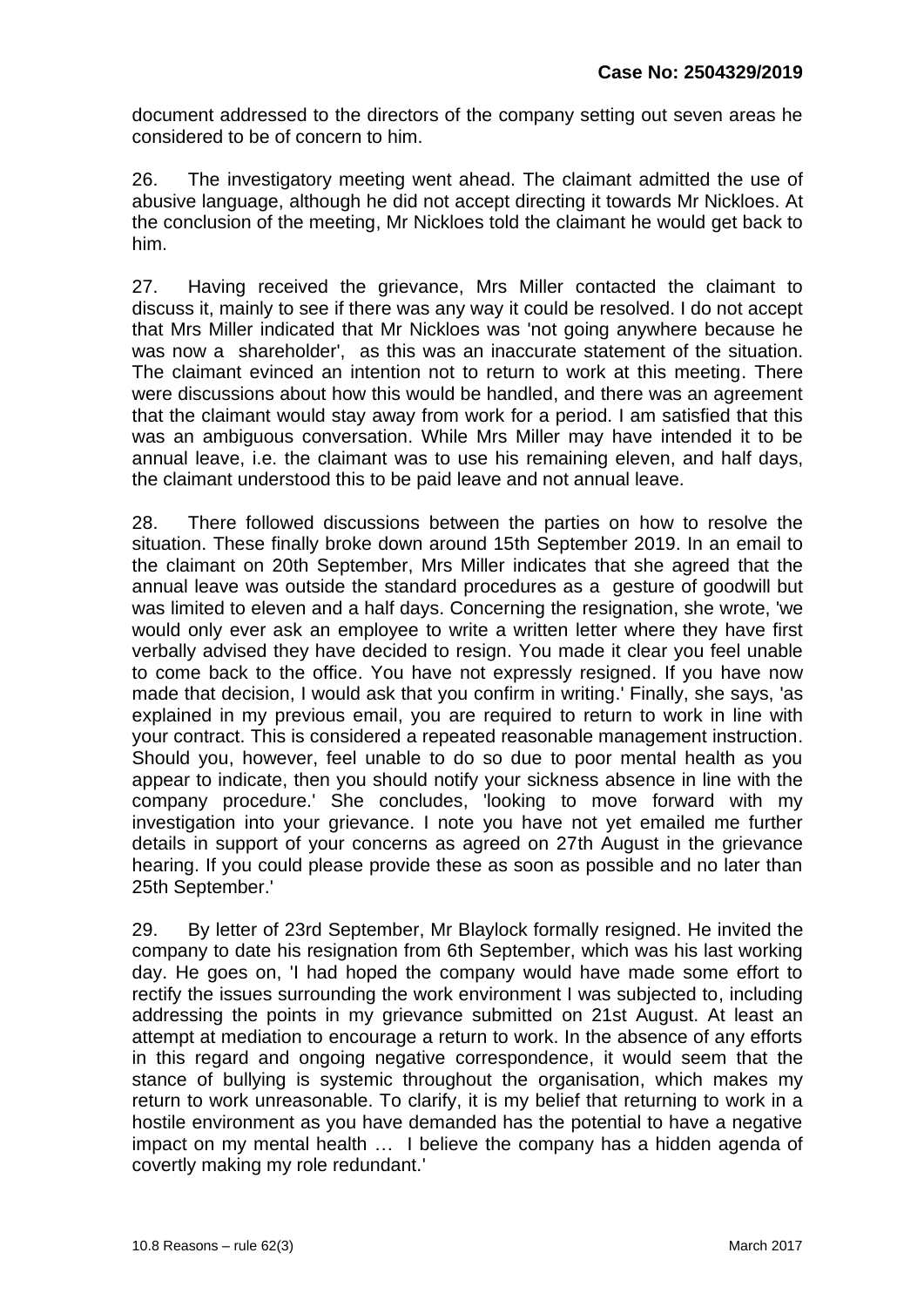30. Mrs Miller responded by asking whether the claimant was resigning in haste and asked him to reconsider. The claimant responded, confirming his resignation. Mrs Miller commenced an investigation into the grievance and concluded that it had no merit. She informed the claimant of the outcome by letter of 18th October 2019 and advised him of his right to appeal.

31. During this period, there was also correspondence between the parties regarding payment for the period the claimant was not at work.

#### The Issues

Was the claimant dismissed?

Did the respondent do the following things: In his ET1, the claimant refers to several incidents between July 2019 and September 2019 which led to his dismissal. These include: -

- a. 18th July requesting an annual leave day which was refused
- b. in a meeting of 30th July during a conversation to address the issues which had arisen, SN diverted the conversation to the claimant's appearance, which the claimant found offensive and entirely inappropriate. In the same meeting, SN said the company did not need a business development manager, and his face didn't fit. He was a highly paid member of staff, costing the company money
- c. on 13th August, the claimant was again refused annual leave
- d. on 16th August, there was a discussion in the office in which both SN and the claimant used profanities. SN raised his voice to the claimant. He felt SN was unprofessional and antagonistic, and threatening. The claimant was instructed to get his stuff and go. The claimant remained in the office to carry out tasks
- e. immediately after that, the claimant was called into an office with SN to discuss his behaviour. The meeting was brief without proper notification, structure or context. The claimant found this unprofessional as SN had been actively involved in the previous conversation and displayed anger and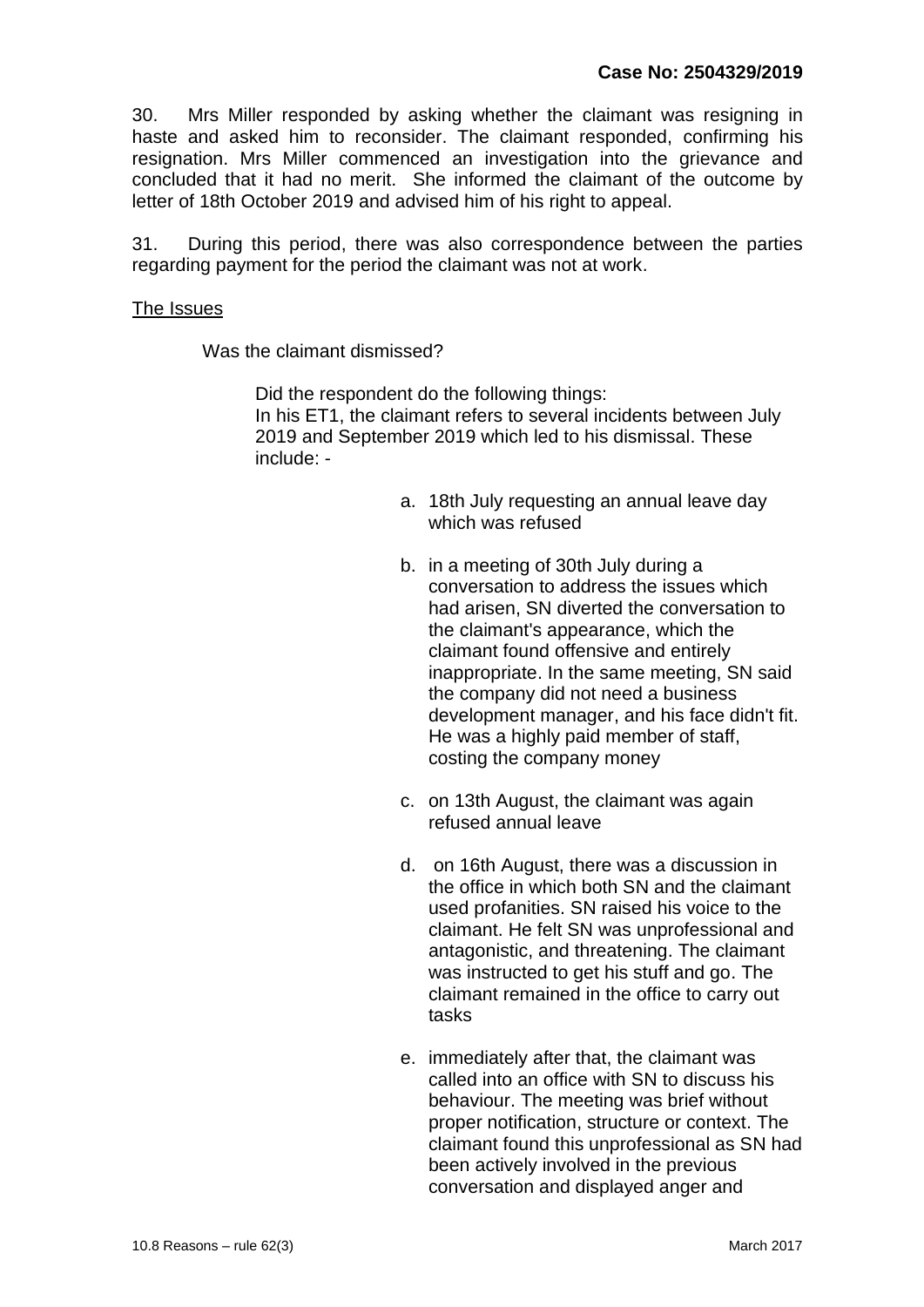frustration. The claimant apologised, but SN did not

- f. 18th August, the claimant received a WhatsApp message advising him not to attend work. He considered this to be a suspension
- g. 19th August, he received an email from SN telling him he didn't need to come to work again
- h. 20th August, he was asked to attend an investigatory meeting which SN would be chairing
- i. at the investigation meeting, which SN chaired, SN was antagonistic, accusatory, bullying, controlling and flippant. The claimant never received notes of that meeting
- j. the claimant returned to work but was subjected to goading and sarcasm from SN.
- k. Mrs Miller contacted the claimant, suggesting he didn't return to work until his grievance was investigated out

There are several other matters referred to by the claimant, some of which relate to documents that I have ruled inadmissible. These include;

- l. On 20th September, the claimant was told to return to work even though his grievance had not been resolved. Specifically, the basis of the constructive dismissal is that due process was not followed as per the handbook.
- m. SN chaired the two formal meetings in respect of the altercation in which they had both been involved
- n. the grievance was submitted on 21st August was not investigated until after 18th September
- o. the investigation outcome letter 18th October is two months after the grievance was lodged and a month after the claimant's resignation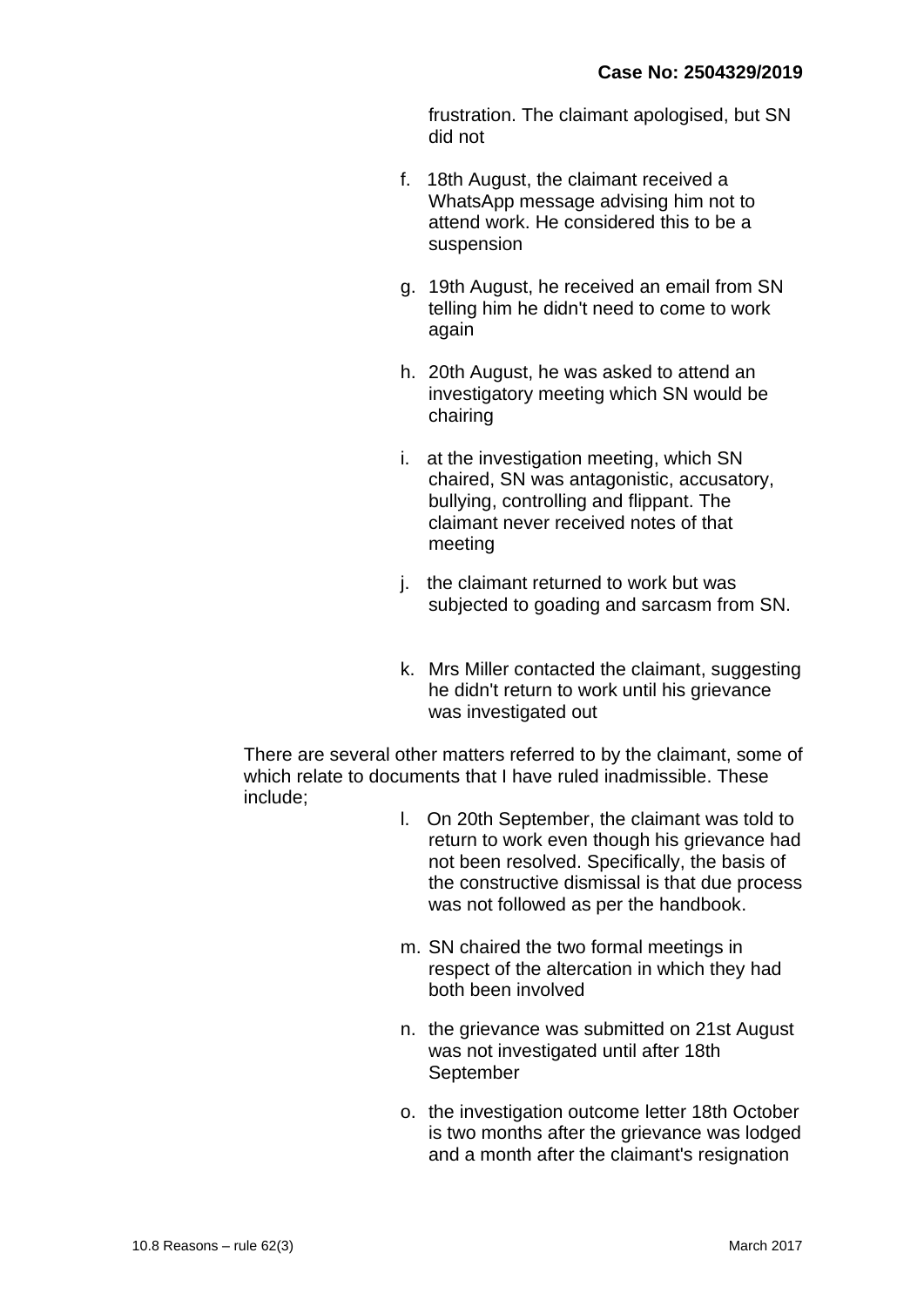- p. an hostile and antagonistic environment existed between the altercation of 16th August and the investigation meeting
- q. There is no acknowledgement in the outcome that the line manager could have handled the initial situation better. There is no remedy offered in relation to this
- r. The behaviour of SN amounted to harassment, in particular not needing a business development manager, costing the company money and comments regarding his work attire and his inability to afford suitable attire. A request for annual compassionate leave was refused.

#### The Law

32. Section 95 Employment Rights Act 1996, The Act, defines dismissal as follows: (1)(c) the employee terminates the contract under which he is employed (with or without notice) in circumstances in which he is entitled to terminate it without notice by reason of the employer's conduct.' This is commonly referred to as constructive dismissal.

33. Section 98 The Employment Rights Act 1996 confers on an employee a right not to be unfairly dismissed. In determining whether a dismissal is fair 'depends on whether in the circumstances (including the size and administrative resources of the employers undertaking) the employer acted reasonably or unreasonably in treating it as a sufficient reason for dismissing the employee and (b) shall be determined in accordance with equity and the substantial merits of the case.'

34.The case of **Western Excavating v Sharp 1978 IRLR 27** held that if the employer is quilty of conduct which is a significant breach of the contract going to the root of the contract or shows it no longer intends to be bound by one of the essential terms of the contract, then the employee is discharged from further performance.

35.This was expanded upon in **Malik v The Bank of Credit and Commerce International 1997 ICR 606**; the test to be applied is, 'the employer shall not without reasonable and proper cause conduct itself in a manner calculated or likely to destroy or seriously damage the relationship of confidence and trust between an employer and an employee.'

36.**Lewis V Motor World Garages 1996 ICR 157CA** established the principle of the last straw. That is to say, where the behaviour of the employer of itself may not be a significant breach going to the root of the contract, the cumulative behaviour of the employer may lead to such a breach.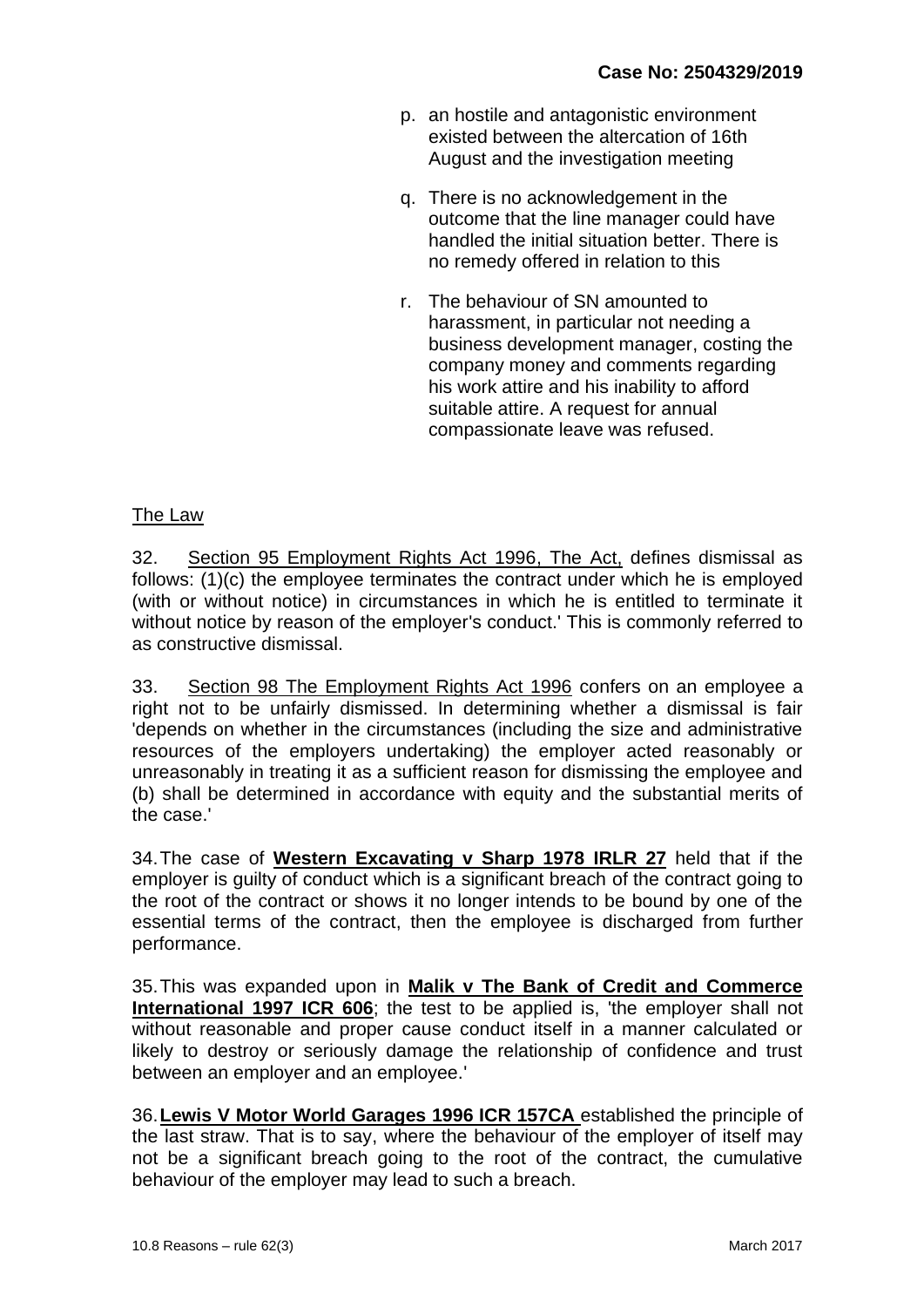37. **LBC Waltham Forest v Omilijau 2005 IRLR 35** establishes the last straw does not have to be of the same character as previous acts complained of. In addition that this should be looked at objectively.

# **Submissions**

38. I received written submissions from both parties, which set out their cases succinctly. Mrs Blaylock, on behalf of the claimant, set out the acts which led to the claimant resigning. These are set out above. She referred to other matters that had not been raised in the ET1 or in the claimant's witness statement. Some of the events occurred following his resignation.

39. In his submissions, Mr Muirhead, on behalf of the respondent, set out seven issues he had identified as relevant to whether the claimant was constructively dismissed. He directed me to the claimant's evidence concerning my question as to why the claimant ultimately resigned on 23rd September.

## **Discussion and conclusions**

40. The constructive dismissal claim is based on the issues initially raised by the grievance, which were repeated in the letter of resignation, the ET1 and the witness statement. These are discussed in the following paragraphs.

41. The behaviour of Stuart Nickloes: there have been general assertions concerning the claimant being singled out by Mr Nickloes both publicly and privately to the extent that the claimant felt undermined with the staff. The claimant has not produced any of the WhatsApp messages he claims to have received to support this. Whilst it may well be that the claimant believes that Mr Nickloes had acted in such a way, I cannot conclude on the evidence which has been put before me that he did.

42. Looking at specific issues; First, the claimant's attire. Mr Nickloes was perfectly entitled to address the issue of the claimant's attire and allow him time to remedy it.

43. The refusal of leave in July; I concluded the claimant requested it for personal reasons without being more specific. Whilst the respondent does not have a specific policy for compassionate leave, it does have some policies relating to family friendly, dependent and emergency situations. It was reasonable of the respondent to refuse that request as it was not clear the fundamental nature of this request. I do not consider this to be a breach of the contract.

44. The refusal of leave in August; Again, the claimant did not specifically request compassionate leave nor indicate it was compassionate leave. The claimant's request was saying his folks were coming up. Without more, the respondent was entitled to refuse the leave, especially as the respondent was extremely busy because of the summer changeover. Without a more explicit request, it is unclear how the respondents were supposed to know that this was, in effect, "compassionate" leave.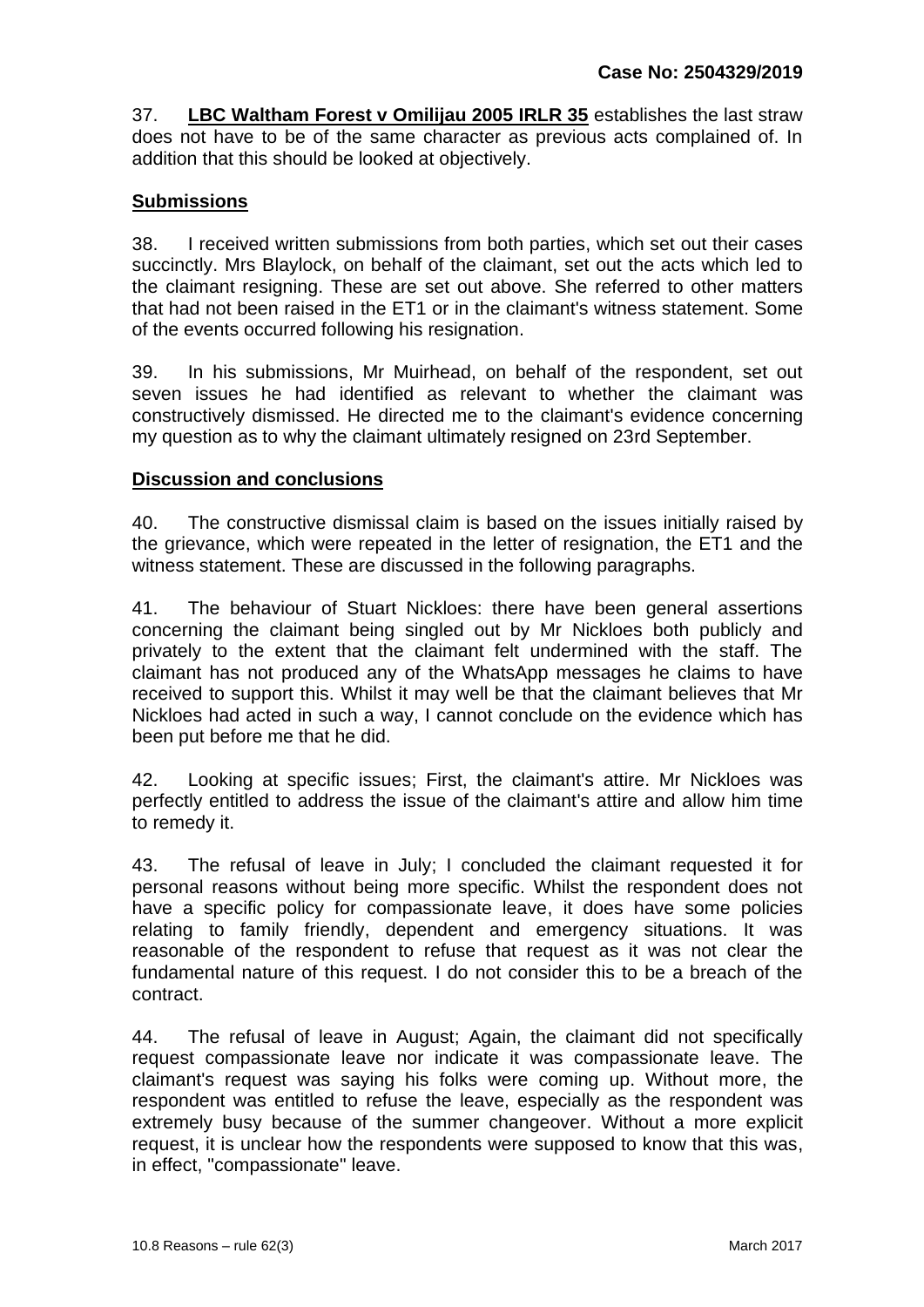45. The behaviour of Mr Nickloes 16th August; I did not consider that there was anything in Mr Nickloes behaviour worthy of criticism. It certainly did not fall below a professional standard for which an employee could complain.

46. It was perfectly proper of Mr Nickloes to discuss the behaviour with the claimant on 16th August to ensure that he could stay and work for what remained of the afternoon. It was also perfectly proper of Mr Nickloes having taken advice to consider that an investigatory meeting was required and look at whether there should be misconduct proceedings.

47. Where the respondents perhaps failed was in Mr Nickloes conducting that investigatory meeting. He and Mrs Gale were the two witnesses to the behaviour complained of. It was not a breach of the contract for Mr Nickloes to adjourn the meeting to consider his next steps. I do not consider that a breach of the implied term of trust and confidence.

48. Having been made aware of the grievance, the respondent was entitled, and indeed good industrial relations suggest, to stop any further action on the misconduct. Where the respondent failed was not informing the claimant of this.

49. It was not a breach of the contract for the grievance investigation to be on hold, pending any discussions to resolve the matter amicably. Especially in light of the claimants evinced intention not to return to the workplace and find alternative employment. Where the respondent failed was not informing the claimant that this is what they were doing. Having said that, though, this should have been clear to the claimant, mainly because he was to forward documents to Mrs Miller, without which she could not continue the investigation.

50. Having come to an impasse in negotiations, Mrs Miller was entitled to ask the claimant to return to work; indeed, she gave him the option if he could not return because of his mental health to commence a period of sickness absence. This was a reasonable request and not a breach of the contract. It was reasonable of Mrs Miller and not a breach of the contract to point out that the claimant should take sick leave if he were unwell. The fact that the claimant would be on statutory sick pay was not something that would concern Mrs Miller.

51. Following the claimant's resignation, Mrs Miller properly investigated the grievance and informed the claimant of the outcome on 18<sup>th</sup> October. The grievance investigation, having properly been on hold, was completed in a timely manner.

52. To be clear, therefore, I do not consider there was a breach of the implied term of trust and confidence because of the behaviour of Mr Nickloes in refusing leave or discussing the claimant's attire or for any language he used or conducted towards the claimant. Whilst I consider there have been flaws in the manner in which the respondent managed the process because it failed to inform the claimant that the misconduct was on hold. It also failed to inform the claimant that the grievance investigation was on hold. I do not consider these are breaches of the employment contract against the background outlined. They were on hold for a short period. In particular, the claimant would be aware the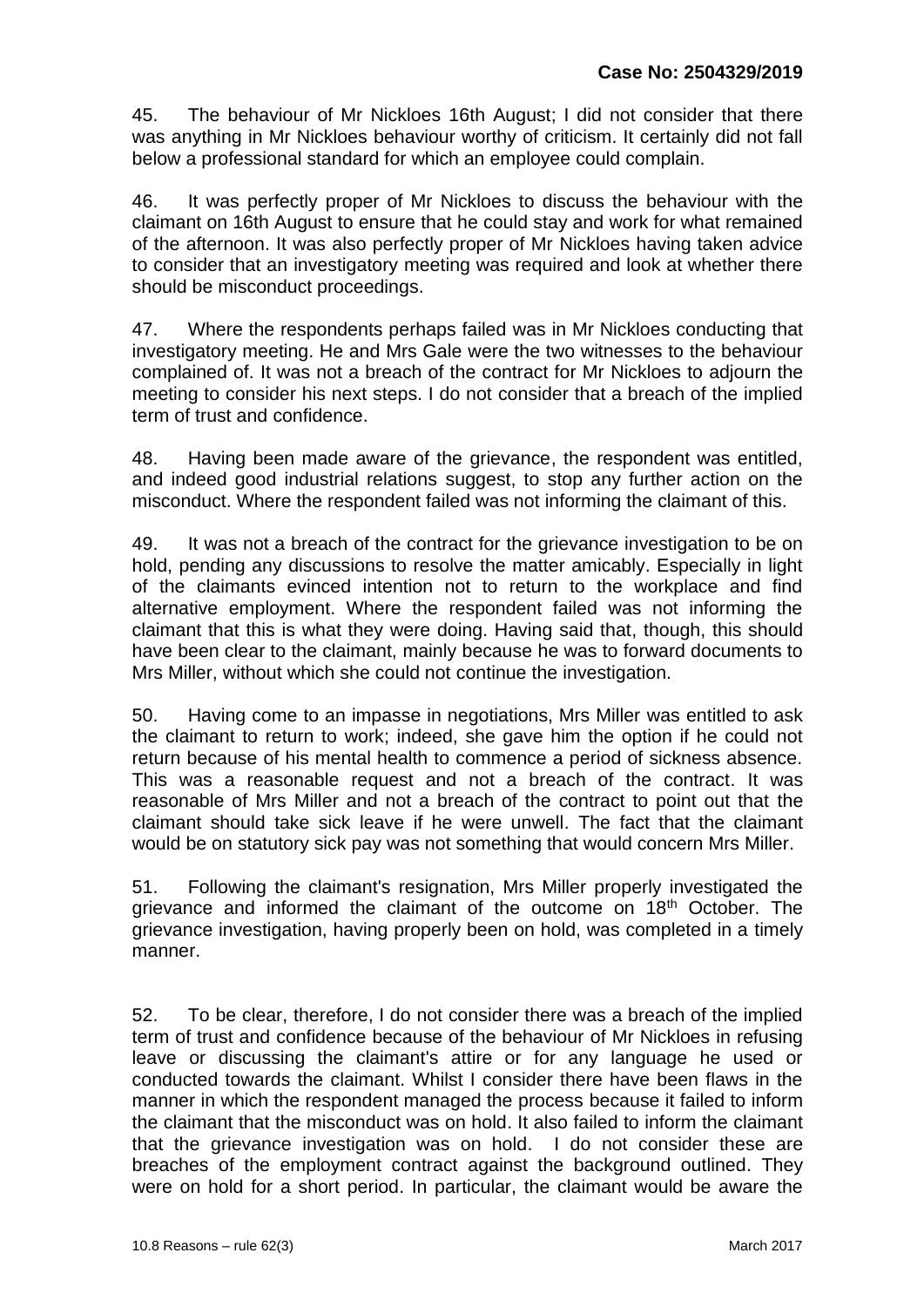grievance was stopped because he was discussing leaving the business with Mrs Miller.

53. In particular, I did not consider a breach of the implied term of trust and confidence, especially in light of the letter of 20th September and the letter of 23rd September where Mrs Miller tried to persuade the claimant to remain I his employment.

54. I asked myself why ultimately the claimant resigned? During his evidence, the claimant struggled to give me a clear answer. He had an intention to find alternative employment as early as 23rd August 2019. I concluded he decided to resign due to the letter of 20th September 2019 rather than return to work or take a period of sickness absence. As already indicated, Mrs Miller was about to commence her investigation into the allegations the claimant had raised. By resigning three days afterwards, the claimant did not give Mrs Miller an opportunity to take any of the actions which were requested. The claimant makes it clear that returning to work will have a negative impact on his mental health. If that is the case, he would be entitled to take sickness absence whilst the investigation is ongoing.

55. I do not consider that the email sent by Mrs Miller was a breach of the contract. She was setting out the company's position with regards to the claimant returning to work and his options in relation to that. Having considered the email objectively, I fail to see how I could conclude that it undermined the claimant's trust and confidence in the respondent.

56. I also considered whether there is an accumulation of matters in relation to the failure to keep the claimant informed of what was going on. The claimant knew what was going on because he was involved in negotiations to resolve the grievance. He did not raise the issue of what was happening with his other matters, such as the grievance or the misconduct. Whilst it would be best practice to inform the claimant, I do not consider it to be a breach of contract. They were on hold for a short period of time. Indeed having received the resignation letter Mrs Miller does not initially accept it; rather, she writes to the claimant to inform him of that. She again reiterates that she is going to move forward with the grievance.

57. I do not consider that the claimant resigned as a result of his holiday pay not being paid. His payslip was sent to him on 25th September, and this was the earliest time he would have been aware that he was not being paid the holiday pay. He resigned on 23<sup>rd</sup> September.

#### Wrongful dismissal

58. For the reasons set out above, I concluded that the respondent was not in breach of the contract of employment, entitling the claimant to resign. This claim, therefore, does not succeed.

#### The Holiday Pay/Unlawful Deductions